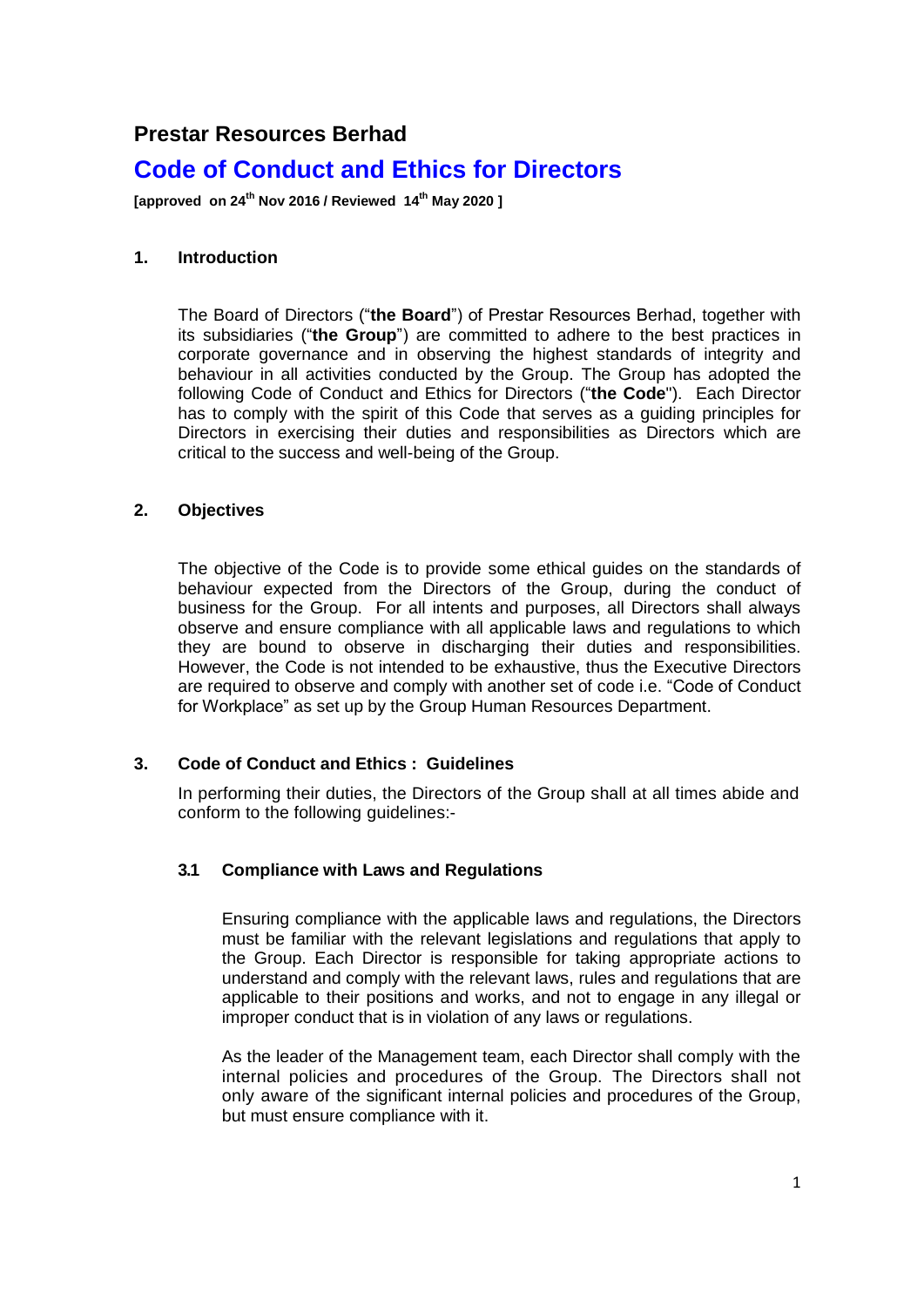#### **3.2 Conflicts of Interest and Disclosure**

The Directors must not engage in activities that could appear to be in conflict between their personal interests and the interests of the Group, whether directly or indirectly. Areas where conflicts might arise include substantial share ownership in competing organisations, direct or indirect personal interest in contracts, full time dual employment with outside organisations or seeking or accepting gifts, favours or entertainment beyond the levels considered reasonable in the business environment of the Group.

Any actual or potential conflicts of interest are to be fully disclosed to appropriate Management, Audit Committee and/or the Board and where such circumstances are permitted by Management, the Audit Committee and/or the Board to continue, it shall not be deemed a violation of the Code.

Timely disclosure is essence. The Directors must immediately disclose all contractual interests whether directly or indirectly with the Group. Details of involvement, potential involvement, either directly or indirectly must be disclosed to the Audit Committee and/or Board with transparency and accuracy.

#### **3.3 Confidentialityand Protection of Group's assets**

All Directors must exercise caution and due care to safeguard any information of confidential and sensitive nature relating to the Group which is acquired in the course of their employment, and are strictly prohibited to disclose to any party, unless the disclosure is duly authorised or legally mandated. In the event that a Director is aware of some material information affecting the Group which has yet to be publicly released, the material information must be held in strict confidential by the Director involved until it is publicly released. In this situation, the Directors concerned must refrain themselves from involving in any insider dealing.

The Group's assets and confidential information are owned by the Group and are valuable to the Group. Thus, it should be fully protected and must not be used by the Directors for personal gain or for any other reason that is not in the best interests of the Group. Misappropriation of properties owned by the Group will not be tolerated. Any misappropriation should be immediately reported and properly investigated.

The Directors should also refrain from any public discussion in the media or otherwise, regarding the Group's business, affairs, policies and organisations, unless he is the designated spokesperson for the Group.

#### **3.4 Stewardship Responsibilities**

The Directors should have a clear understanding of the aims and purposes, capabilities and capacities of the Group and devote sufficient time and effort to attend meetings of the Group and stay abreast and keep informed on all matters of importance to the Group. In addition, the Board has to ensure that the Group is properly managed and controlled at all times.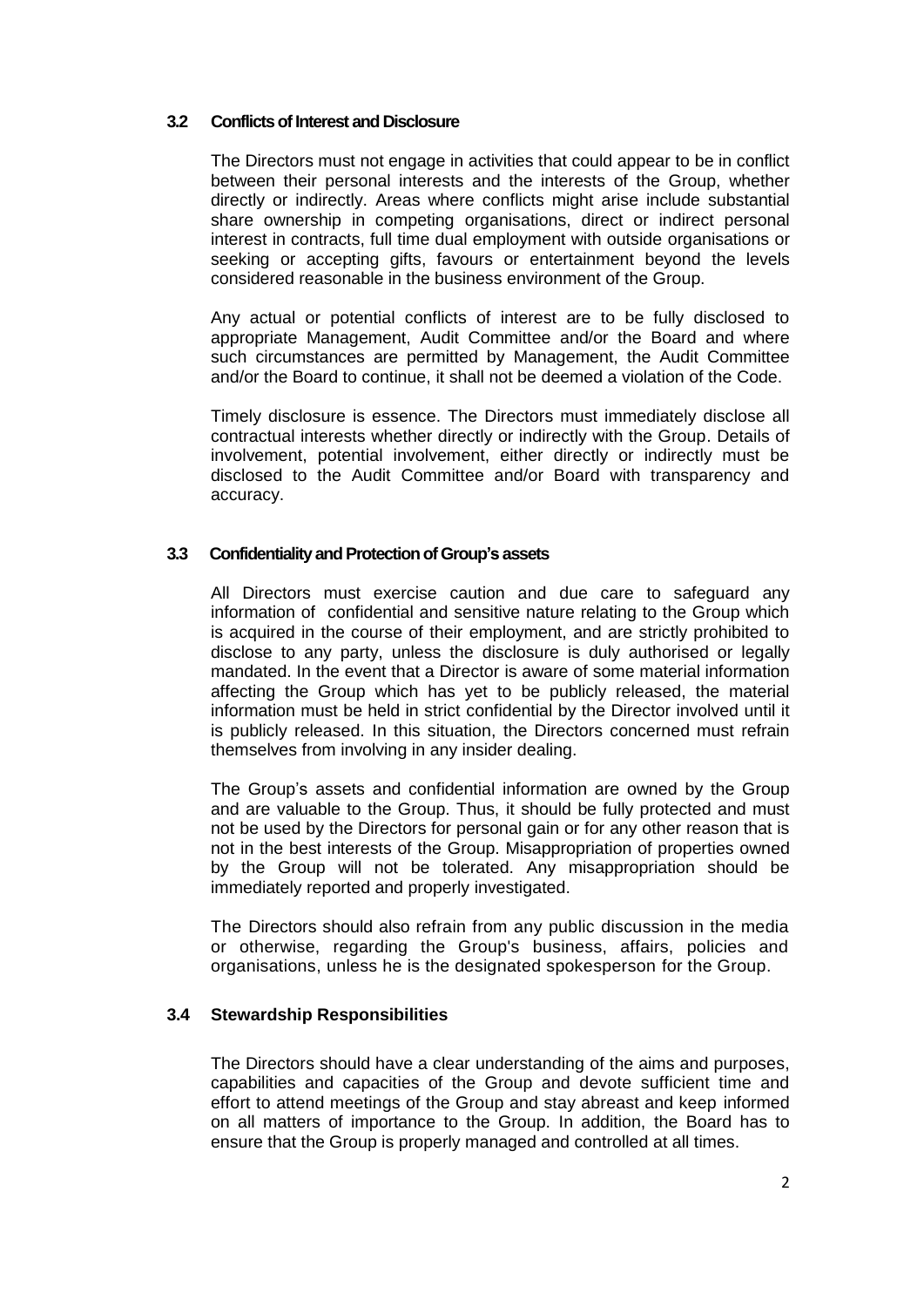In line with Bursa Malaysia Securities Berhad Main Market Listing Requirements, the Directors of Prestar Resources Berhad should limit their directorships in other public listed companies to a number in which the Directors could best devote their time and effectiveness.

Each Director should use his/her best efforts to regularly participate in professional development activities and to perform his/her assigned duties in a professional and timely manner in accordance with the Board's direction and oversight.

#### **3.5 Duty to act in the best interest of the Group in all aspects**

As the guidelines of the Code are not exhaustive, it is a mandatory conduct for each Director to act in the best interest of the Group with honesty, integrity and in good faith in all aspects of dealings and transactions. Each Director should act responsibly in the exercise of his/her powers when discharging his/her duties. In addition, he/she is to exercise independent judgement, and if necessary, openly oppose if the vital interest of the Group is at stake.

Other considerations involve the duty of being conscious of the interest of shareholders, employees, creditors and customers, promote professionalism and improve the competency of Management and employees.

#### **3.6** .**Corrupt Practices are Strictly Prohibited**

Corrupt practices are operationally defined as the misuse of entrusted power for private gain. Directors must adhere strictly all provisions of the Malaysian Anti-Corruption Commission Act (MACC) 2009 accordingly.

#### **4. Compliance of the Code**

All Directors shall be accountable for full compliance of the Code. In the event of any violation of the Code, the Board shall take necessary actions to ratify on the non-compliance or violation.

#### **5. Waiver**

In exceptional circumstances where the Board is of the view that the noncompliance is in the best interest of the Group or there is no breach of Director's duty to the Group, the Board may grant a waiver from compliance with a requirement under the Code upon review and recommendation by the Board.